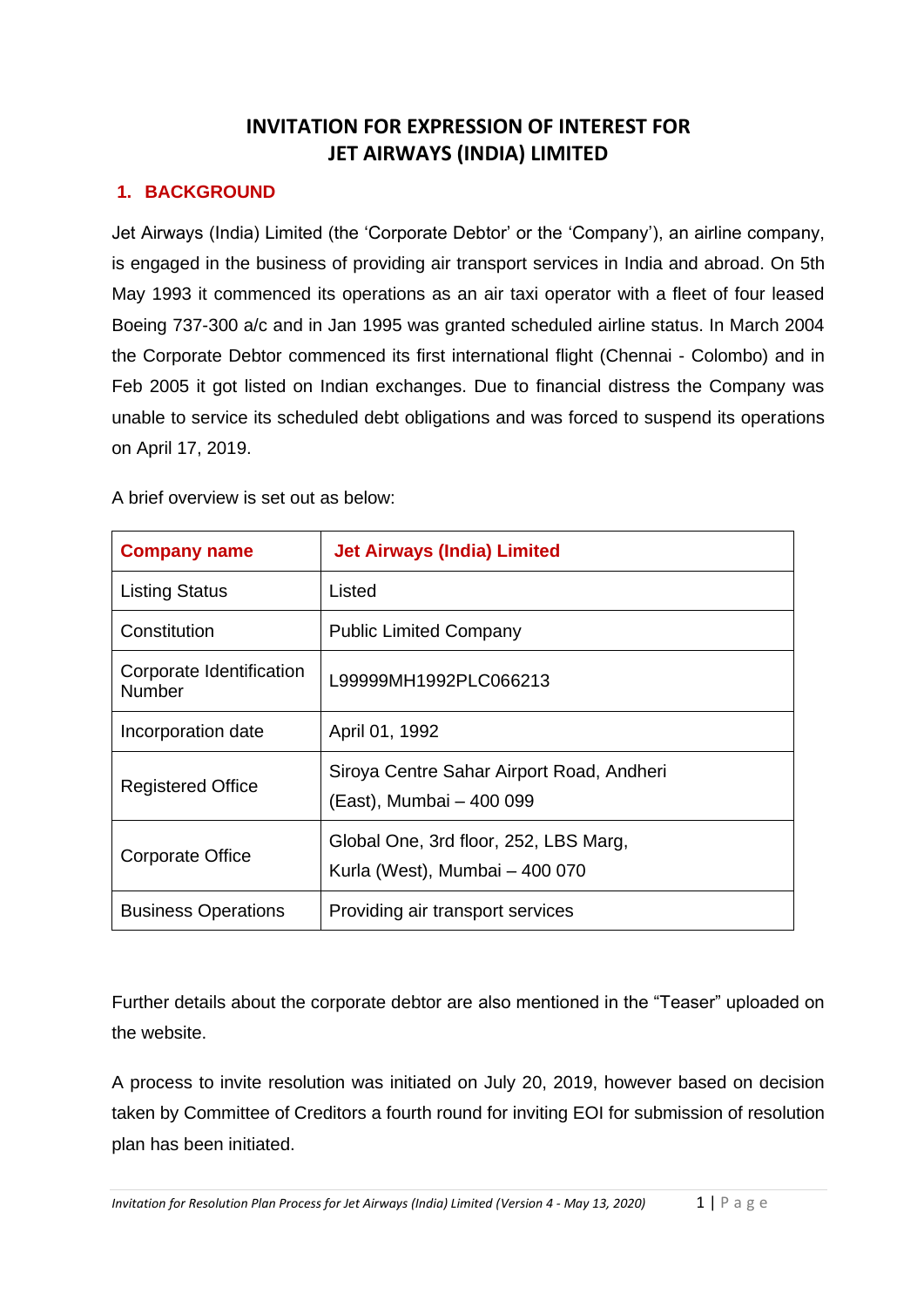The brief particulars of the invitation for Expression of Interest ("EOI"), published in accordance with regulation 36A(2) of the Insolvency and Bankruptcy Board of India (Insolvency Resolution Process For Corporate Persons) Regulations, 2016 in relation to the timelines for submission of Expression of Interest are set out below:

| <b>S. No.</b> | <b>Particulars</b>                                                        | <b>Date</b>   |
|---------------|---------------------------------------------------------------------------|---------------|
| 1             | Insolvency Commencement Date for Jet<br>Airways (India) Limited           | June 20, 2019 |
| 2             | Date of publication of invitation for<br>expression of interest (Round 4) | May 13, 2020  |
| 3             | Last date for submission of expression of<br>Interest                     | May 28, 2020  |

## **2. TRANSACTION PROCESS**

The transaction process for the Corporate Debtor as aforesaid shall follow the following steps:

- a) Submission of EoI(s) along with all relevant documents (as per formats provided in this document) by Prospective Resolution Applicants ("**PRAs**") (May 28, 2020)
- b) Shortlisting of eligible PRAs ("**Eligible PRAs**") by the Resolution Professional ("**RP**")
- c) Issue of provisional list of Eligible PRAs ("**Provisional List**") (June 02, 2020)
- d) Objections to Provisional List to be submitted (June 07, 2020)
- e) Issuance of final list of Eligible PRAs ("**Final List**") to the CoC (June 10, 2020)
- f) Circulation of Information Memorandum ("**IM**"), Evaluation Matrix ("**EM**") and Request for Resolution Plan ("**RFP**") (June 02, 2020).
- g) Access to VDR provided to Eligible PRAs (please refer to "Annexure F" for process and guidelines on VDR access and conduct of due diligence by prospective RAs).
- h) Submission of Resolution Plan(s) by RAs along with and all relevant documents to be specified in the RFP document (to be released in due course).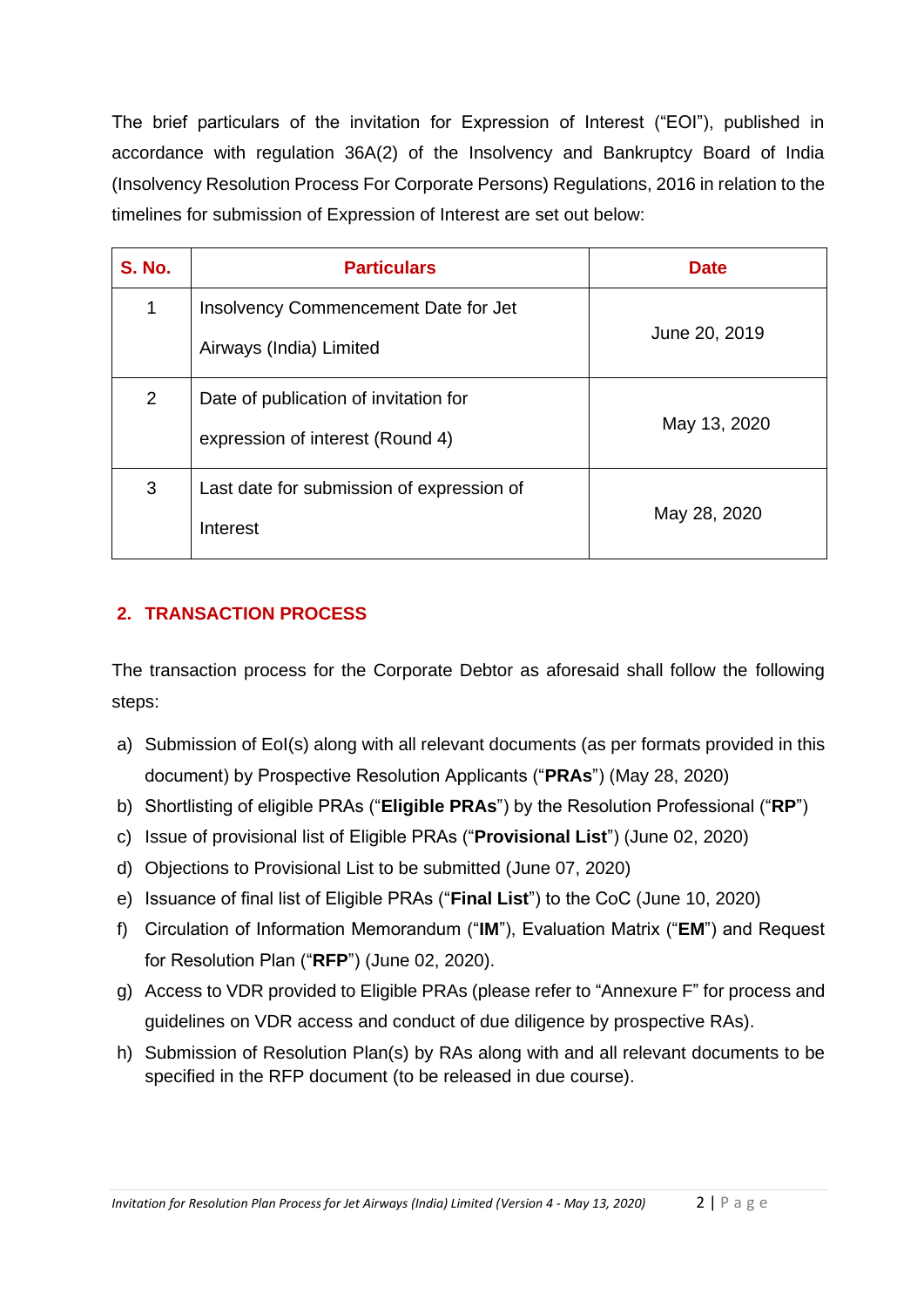## **3. INVITATION FOR EXPRESSION OF INTEREST:**

- a. EoI in the format set out in Annexure 'A' is invited in a plain sealed envelope labelled "Expression of Interest for Jet Airways (India) Limited".
- b. Applicants must meet the Eligibility Criteria set out as Annexure 'B'.
- c. Applicants must submit the EoI along with the supporting documents set out as Annexure 'C'.
- d. Applicants must submit the details set out in Annexure 'D'.
- e. Applicants (including consortium members) must submit the undertaking set out in 'Annexure E'
- f. Applicants must submit the power of attorney set out in 'Annexure G' in case applicants constitute a consortium.
- g. A soft copy of EoI along with annexures stated above shall be mailed to: [Fly.Jetairways@in.gt.com](mailto:Fly.Jetairways@in.gt.com) and [jal.rp@sbicaps.com.](mailto:jal.rp@sbicaps.com)
- h. Applicant shall submit the plain sealed envelope containing a complete set of the documents for the EoI in hard copy stated above, to the below mentioned address by speed post/ registered post or by hand delivery to an authorised representative of the resolution professional.

**Ashish Chhawchharia Resolution Professional Jet Airways (India) Limited, Global One, 3rd floor, 252, LBS Marg, Kurla (West), Mumbai – 400 070**

i. EoIs not fulfilling the above conditions are liable to be disqualified without any further communication.

## NOTE:

1) The resolution professional ("**RP**") and the committee of creditors ("**CoC**") have the right to cancel or modify the process without assigning any reason and without any liability. This is not an offer document and is issued with no commitment. Applicants should regularly visit the website of the Company, <http://www.jetairways.com/insolvencyproceedings/> to keep themselves updated on clarifications/ amendments/ time-extensions, if any.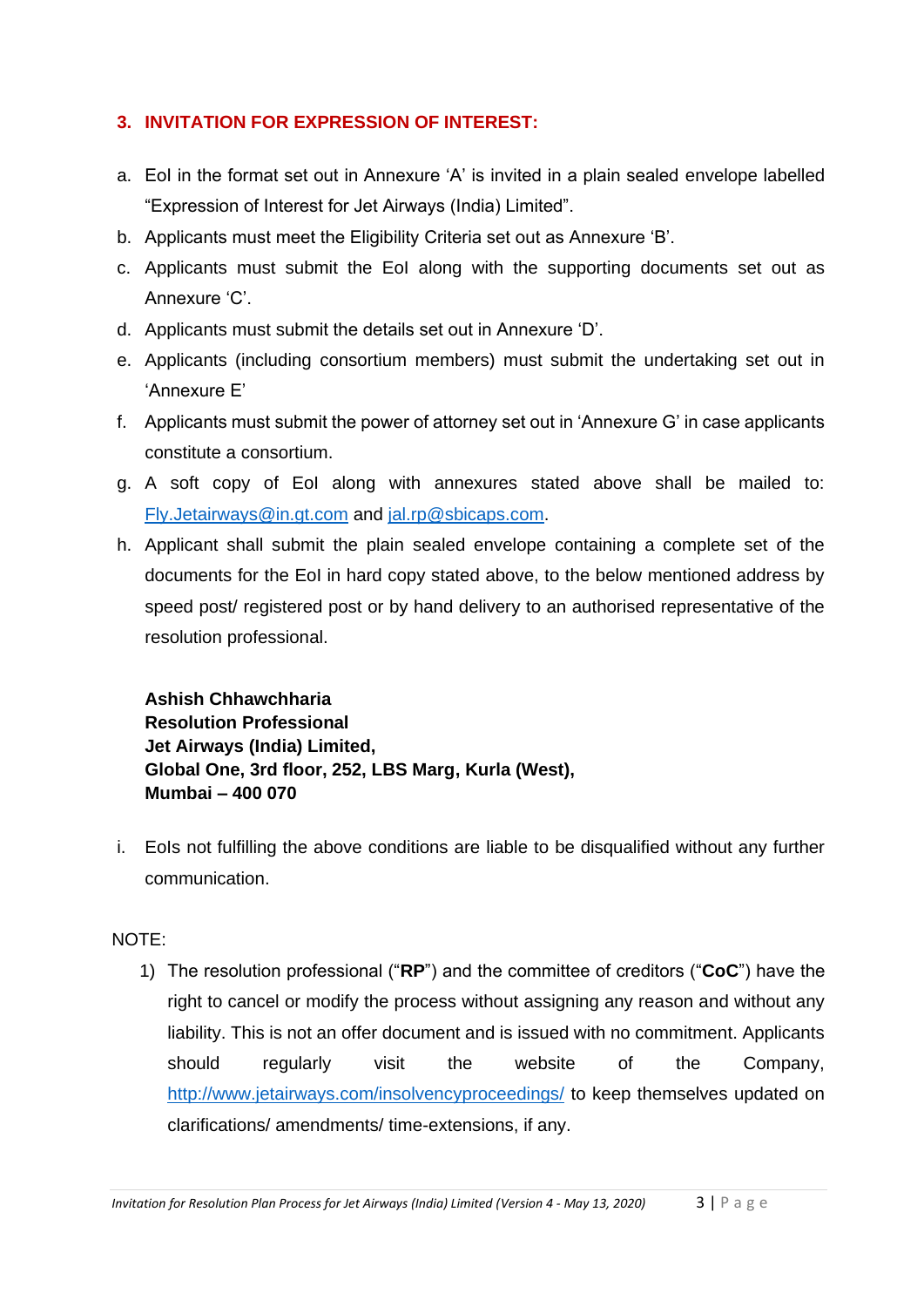- 2) The RP and the CoC reserve the right to withdraw the invitation for EoI and change or vary any part thereof at any stage and also reserve the right to disqualify any potential bidder, without assigning any reason and without incurring any liability, should it be so necessary at any stage.
- 3) No oral conversations or agreements with the RP, advisor to the RP or any official, agent or employee of the RP, the Company or any member of the CoC shall affect or modify any terms of this invitation for EoI.
- 4) Neither the PRAs nor any of representatives of the PRAs shall have any claims whatsoever against the RP or any member of the CoC or any of their directors, officials, agents, advisors or employees arising out of or relating to this invitation for EoI.
- 5) By submitting an EoI, each PRA shall be deemed to acknowledge that it has carefully read the entire invitation for EoI and has fully informed itself as to all existing conditions and limitations.

Ah .........

**Ashish Chhawchharia** Resolution Professional (IBBI/IPA-001/IP-P00294/2017-18/10538)

Email: [RP.Jetairways@in.gt.com](mailto:RP.Jetairways@in.gt.com)

Registered address of IP with IBBI: Grant Thornton 10C Hungerford Street, Kolkata – 700017 E: [ashish.chhawchharia@in.gt.com](mailto:ashish.chhawchharia@in.gt.com) For Jet Airways (India) Limited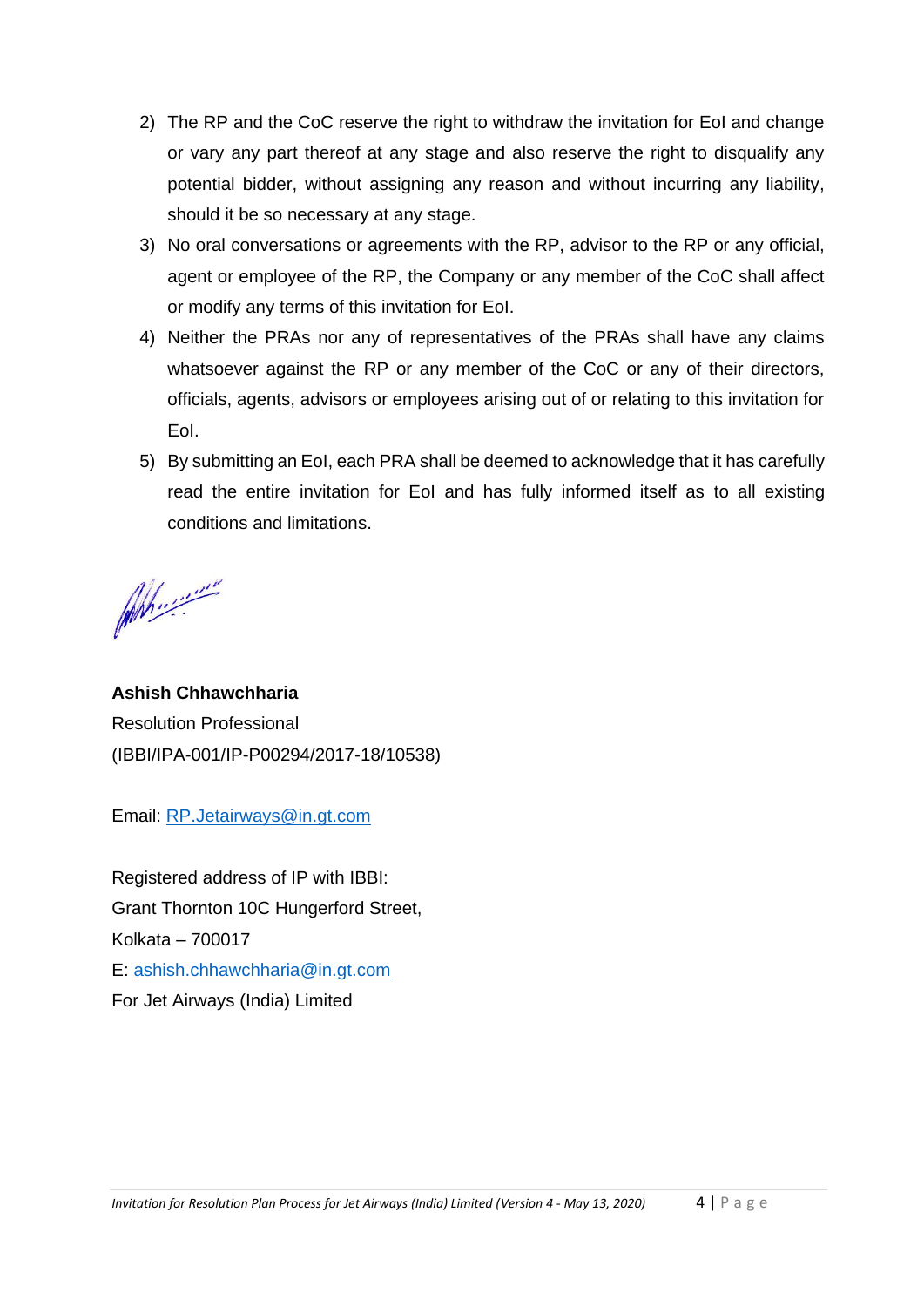## **ANNEXURE A**

## **Format of Expression of Interest**

[On the letter head of the entity/ lead member submitting the EoI]

**Date:**  $\blacksquare$ 

## **Ashish Chhawchharia**

Resolution Professional for Jet Airways (India) Limited, Global One, 3rd floor, 252, LBS Marg, Kurla (West), Mumbai – 400 070

## **E-mail ID:** [fly.Jetairways@in.gt.com](mailto:fly.Jetairways@in.gt.com) and [jal.rp@sbicaps.com](mailto:jal.rp@sbicaps.com)

# **Subject: Expression of Interest** ("EoI") for submitting Resolution Plan for Jet Airways (India) Limited ("**Corporate Debtor**") undergoing Corporate Insolvency Resolution Process ("**CIRP**").

Dear Sir,

In response to the public advertisement dated May 13, 2020 ("**Advertisement**") inviting EoI for submission of resolution plans for the Corporate Debtor undergoing corporate insolvency resolution process as per the provisions of the Insolvency and Bankruptcy Code, 2016 ("**IBC**"), we confirm that we have understood the eligibility criteria mentioned in Annexure B to the invitation for EoI and meet the necessary threshold and criteria mentioned therein and submit our EoI for submission of a resolution plan for the Corporate Debtor ("**Resolution Plan**").

Along with our EoI, we have also provided information and documents as required under the invitation for EoI in the prescribed formats.

We further undertake that the information furnished by us in this EoI and Annexures is true, correct, complete, and accurate and we agree and acknowledge that:

- a) the EoI and all its contents will be evaluated by the Resolution Professional ("RP") (on behalf of the Committee of Creditors ("CoC") of the Corporate Debtor to determine our eligibility to submit a Resolution Plan;
- b) the RP/ CoC reserve the right to determine at their sole discretion, whether or not we qualify for the submission of the proposal and may reject the EoI submitted by us without assigning any reason/without any liability whatsoever;
- c) the RP/ CoC reserve the right to request for additional information or clarification(s) from us for the purposes of the EoI and we shall promptly comply with such requirements. Failure to address the queries of the RP to his satisfaction or our non-responsiveness may lead to rejection of our EoI;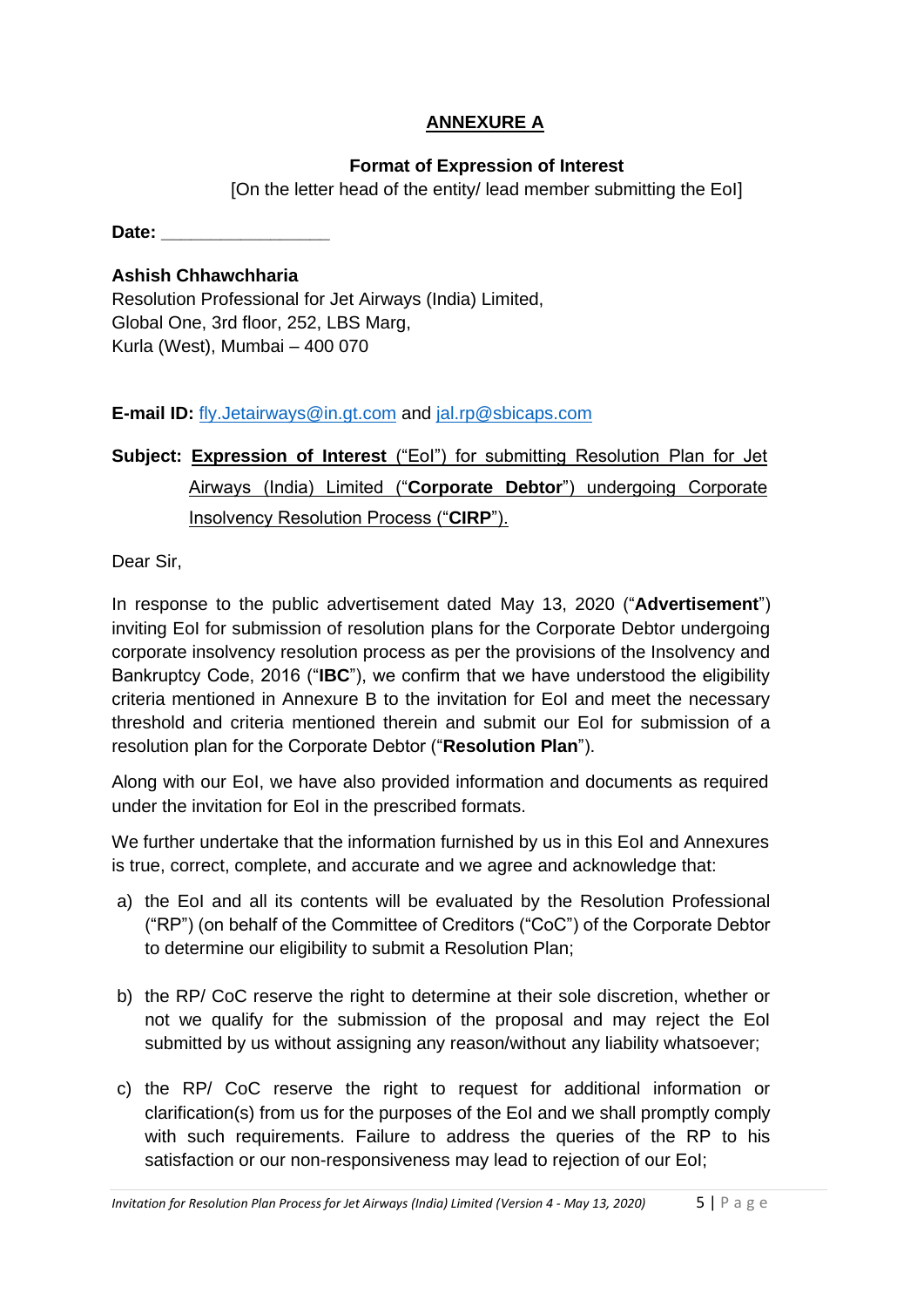- d) Meeting the qualification criteria set out in EoI alone does not automatically entitle us to participate in the process;
- e) We will continue to meet the eligibility criteria throughout the bid process, and any material adverse change affecting our/consortium's (or any of its members) eligibility or ability to submit a Resolution Plan shall be intimated immediately;
- f) We are not an ineligible person in terms of provisions of Section 29A of the IBC. We are a 'fit and proper' person and do not suffer from any legal disability to be a promoter entity of the Corporate Debtor under the applicable laws including listing agreements, stock exchange requirements and regulations and guidelines of the Securities and Exchange Board of India.

Yours Sincerely,

On behalf of [*Insert the name of the entity submitting the EoI*]

Signature:

Name of the signatory: Designation: Name of the entity: Seal/Stamp of the entity (if any)

\_\_\_\_\_\_\_\_\_\_\_\_\_\_\_\_\_\_\_\_\_\_\_\_\_\_

- *In case EoI is from a consortium Applicant, it shall be signed by each member of the Consortium.*
- *The person signing the EoI and other supporting documents should be an authorised signatory supported by necessary board resolutions/authorization letter.*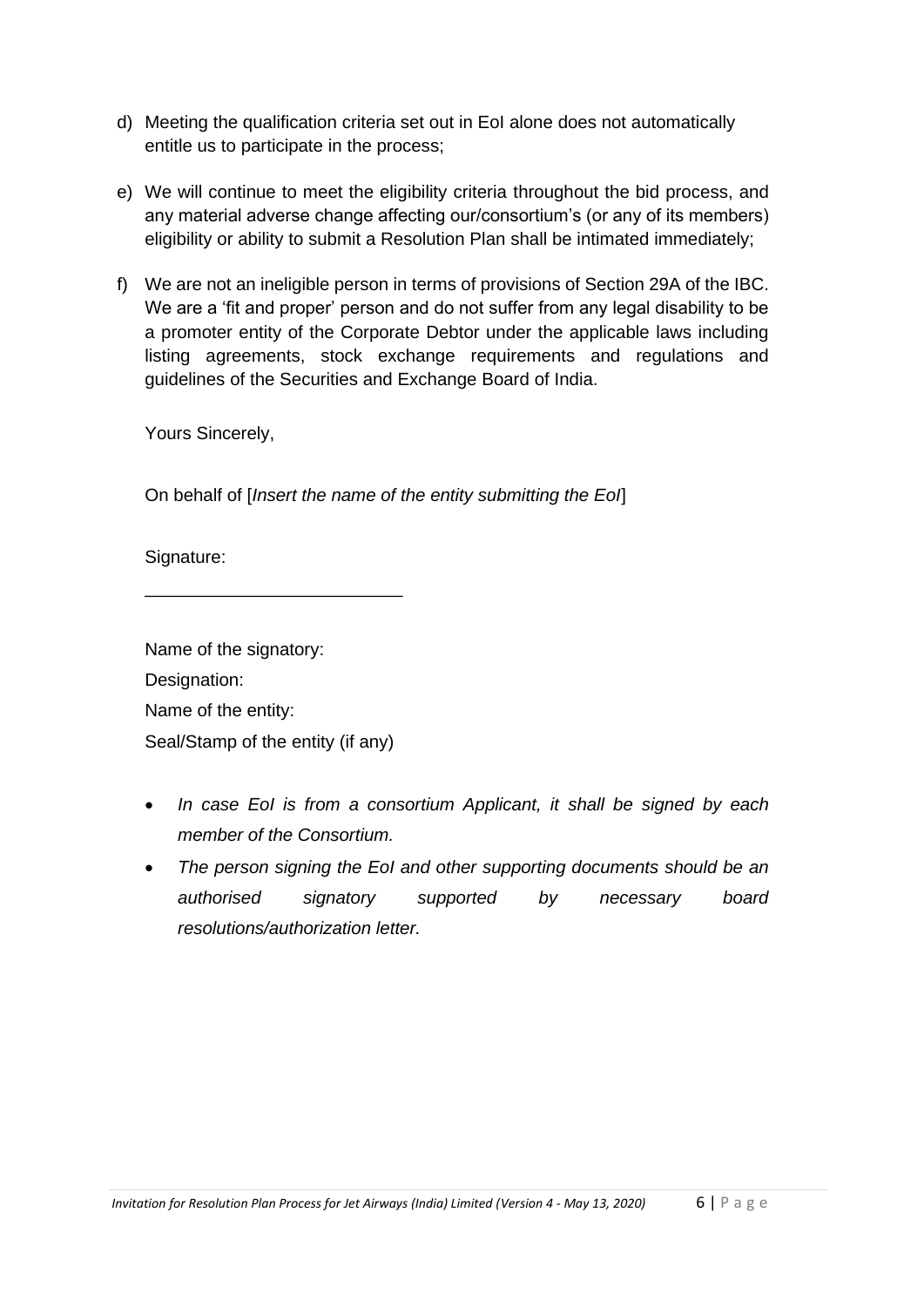## **ANNEXURE B**

#### **Eligibility Criteria**

(Set out in accordance with section 25(2)(h) of the Code)

- PRA can be strategic investors (SIs) and/or financial investors (FIs). Eligibility criteria for both SI and FI have been detailed below. FIs may include financial entities such as private equity funds, investment funds, or other pooled investment vehicles. Please note that this is an indicative list and is not exhaustive and has been presented for illustration purposes only.
- A PRA must demonstrate the criteria (the "Qualification Criteria"):
	- (i) In the event PRA is not a Consortium:
		- A. If the PRA is an SI, it must have:
			- a minimum Net Worth<sup>1</sup> INR 500,00,00,000 (Indian Rupees Five hundred Crore); **OR**
			- funds available for investment/deployment in Indian companies or Indian assets of INR 500,00,00,000 (Indian Rupees Five Hundred Crore) or more
		- B. If the PRA is FI, then it must have:
			- Minimum Asset Under Management (AUM) of INR 10,00,00,00,000 (Indian Rupees One Thousand Crore) **OR**
			- Committed funds available for investment/deployment in Indian companies or Indian assets of INR 500,00,00,000 (Indian Rupees Five Hundred Crore or more
	- (ii) In the event the PRA is a Consortium, it should fulfil the following requirements:
		- A. The consortium would be required to have a lead consortium member identified upfront which shall be the entity with the single largest equity participation in the consortium with authority to bind, represent and take decisions on behalf of the Consortium.
		- B. In the event the consortium is made up of body corporates, the net worth of the consortium shall be calculated as the weighted average of the net worth of the individual members (value of any negative parameter shall be considered as nil). Provided that only such portion of their net worth as is proportionate to their shareholding in the consortium will be considered towards the qualification criteria under the EOI.
		- C. In the event the consortium is made up of FIs the minimum AUM of consortium shall be calculated as weighted average of individual member's AUM or committed funds available for investment/deployment in Indian companies. Provided that only such

<sup>&</sup>lt;sup>1</sup> Net worth = (paid up equity share capital) + (reserves & surplus) – (revaluation reserves) – (intangible assets) – (miscellaneous expenditure to the extent not written off & carry forward losses) based on consolidated financials at PRA's Level.

<sup>-</sup> Net worth or AUM or Fund availability has to be recent and not earlier than last financial year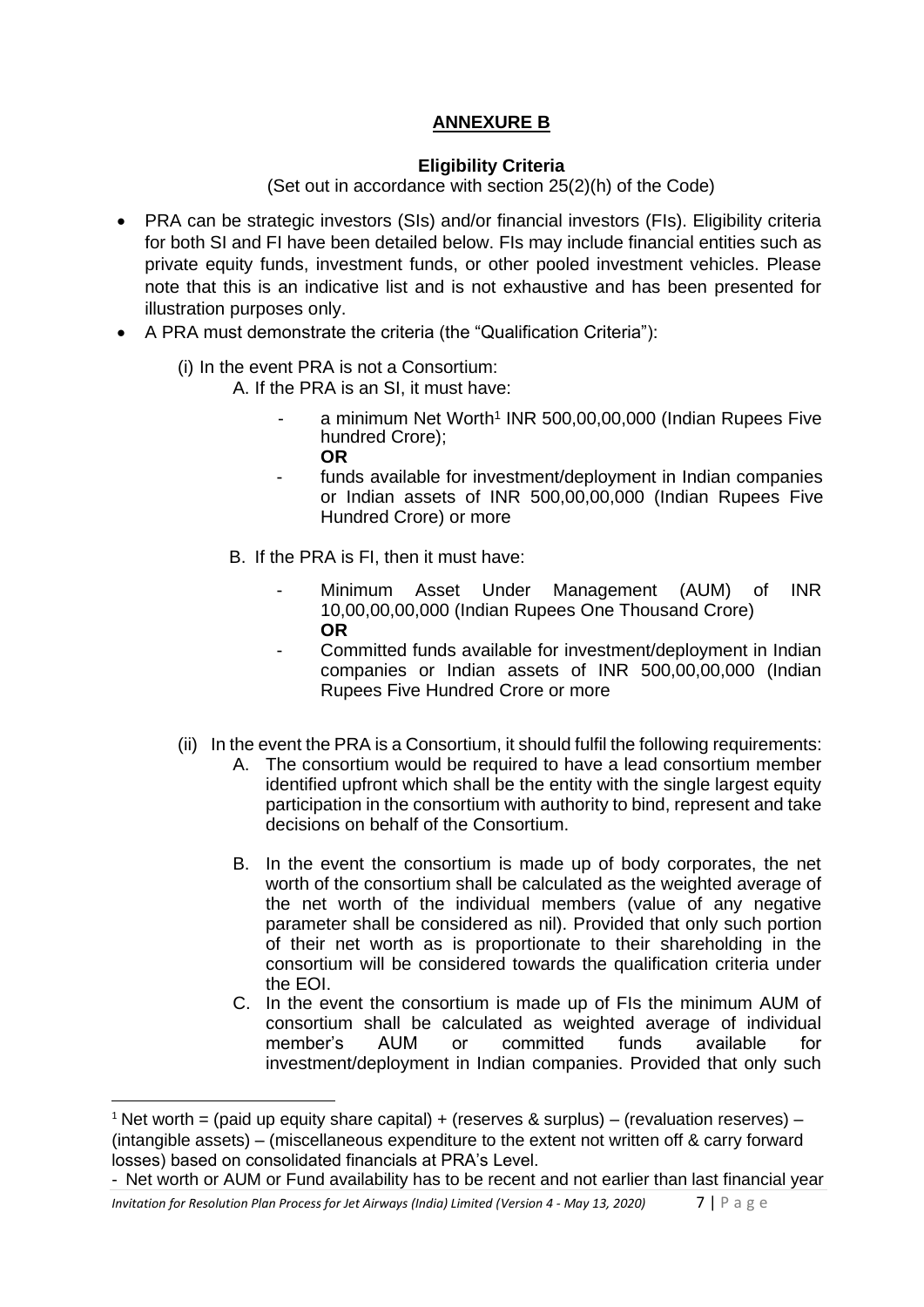portion of their AUM/committed funds as is proportionate to their shareholding in the consortium will be considered towards the qualification criteria under the EOI.

Consortium has funds available for investment/deployment in Indian companies or Indian assets of INR 500,00,00,000 (Indian Rupees Five Hundred Crore) or more in the immediately preceding completed financial year. In such instance, the Qualification Criteria pertaining to Net-worth or AUM need not be testified.

- D. In the event the consortium is made up of a mix of strategic investors & financial investors viz. comprising body corporates, FIs/funds/private equity investors/non-banking financial institutions/any such other applicants, the qualifying criteria shall be testified as follows – either the SI members should meet the eligibility criteria applicable to SIs based on their weighted share within the SI category or the FI members should meet the eligibility criteria applicable to FIs based on their weighted share within the FI category.
- E. In the event the lead consortium member is not in a position to enlist the other consortium members, then the lead consortium member shall be considered to be the sole PRA for the purpose of determining eligibility under the EoI.
- F. Any SI/FI can participate in only 1 (one) consortium or can submit only 1 (one) EOI.
- All the members of the consortium shall be jointly and severally responsible for legal compliance and compliance with the terms of the invitation for EoI, the RFP and the Resolution Plan.
- RP & CoC reserve the right to request further information for the purpose of determining eligibility and qualification of PRAs at any stage.
- Any entity which has been barred by the Central/ State Government/Ministry of Civil Aviation /Directorate General of Civil Aviation, or any entity acting jointly or in concert or controlled by them, from operating or engaging in the business of providing air transport services, as on the date of submission of the EOI, would not be eligible to submit the EOI, either individually or as member of a Consortium and if any such prohibition is imposed after the submission of the EoI, then such PRA shall be disqualified.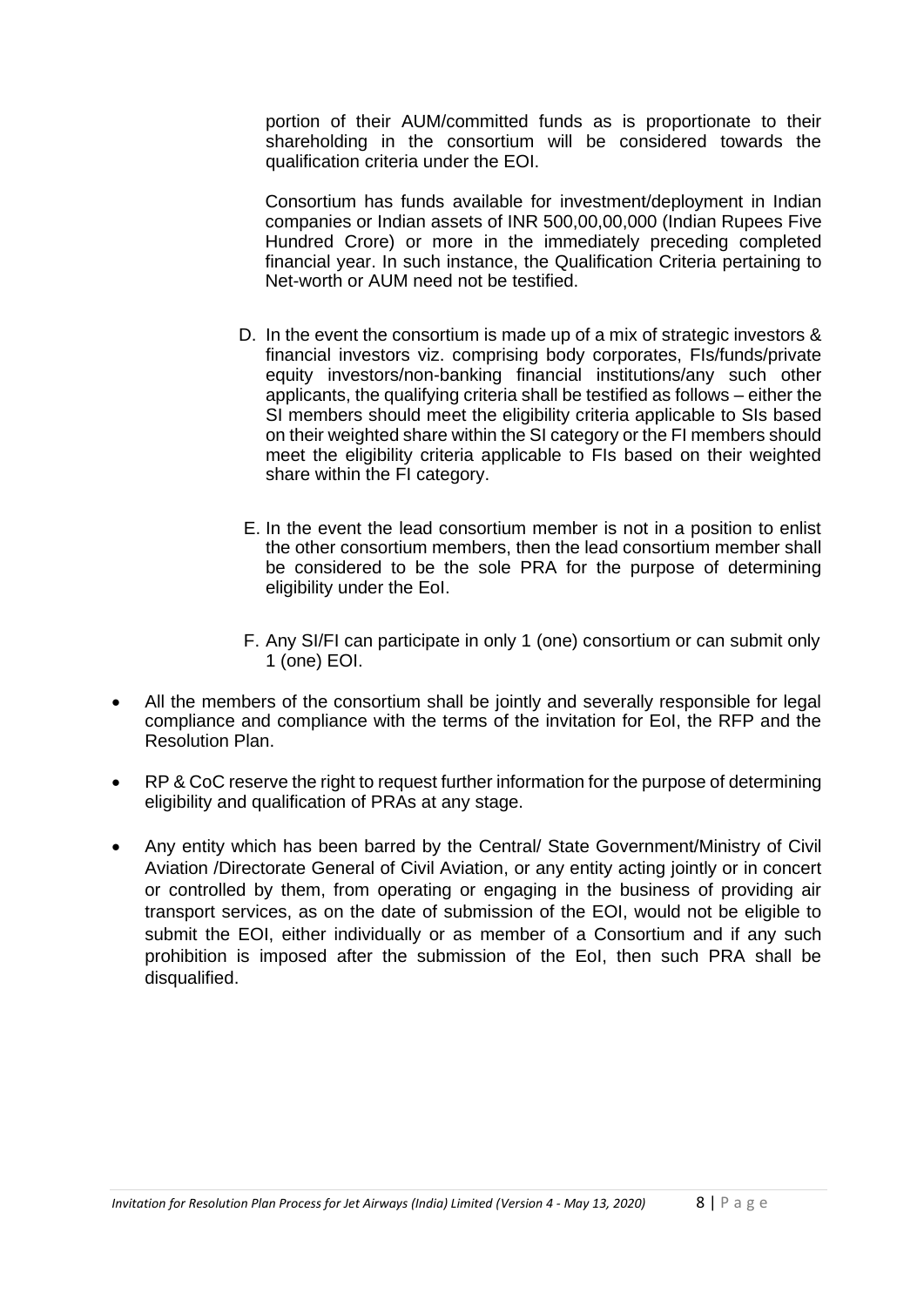## **ANNEXURE C**

### **Documents to be submitted along with EoI**

|    | <b>Strategic Investor</b>                                                                                                                                                                                                                                                                                                                                                                                                                    | <b>Financial Investor</b>                                                                                                                                                                                                                                                                                                                                                                                        |
|----|----------------------------------------------------------------------------------------------------------------------------------------------------------------------------------------------------------------------------------------------------------------------------------------------------------------------------------------------------------------------------------------------------------------------------------------------|------------------------------------------------------------------------------------------------------------------------------------------------------------------------------------------------------------------------------------------------------------------------------------------------------------------------------------------------------------------------------------------------------------------|
| 1. | Profile of the PRA (As per Annexure D)                                                                                                                                                                                                                                                                                                                                                                                                       | Profile of the PRA(As per Annexure D)                                                                                                                                                                                                                                                                                                                                                                            |
| 2. | Copies of Certificate of Incorporation/<br>Constitutional<br>Registration<br>and<br>Documents (such as Memorandum of<br>Association, Article of Association)                                                                                                                                                                                                                                                                                 | Copies of Certificate of Incorporation/<br>Constitutional<br>Registration<br>and<br>Documents (such as Memorandum of<br>Association, Article of Association)                                                                                                                                                                                                                                                     |
| 3. | Audited financial statement at the end<br>of<br>the<br>immediately<br>preceding<br>completed financial year, but not earlier<br>than 31 <sup>st</sup> December 2018 / 31 <sup>st</sup> March<br>2019 (depending upon the accounting<br>cycle followed by the entity).                                                                                                                                                                        | Audited financial statement at the end<br><b>of</b><br>the<br>immediately preceding<br>completed financial year, but not earlier<br>than 31 <sup>st</sup> December 2018 / 31 <sup>st</sup> March<br>2019 (depending upon the accounting<br>cycle followed by the entity).                                                                                                                                        |
| 4. | Certificate from Statutory Auditor or<br>Chartered Accountant or Company<br>equivalent<br>Secretary<br>in<br>the<br>or<br>jurisdiction of incorporation/registration<br>of the entity certifying tangible net<br>worth as at end of last 3 financial years<br>and committed funds not earlier than as<br>at 31 <sup>st</sup> December 2018 / 31 <sup>st</sup> March<br>2019 (depending upon the accounting<br>cycle followed by the entity). | Certificate from Statutory Auditor or<br>Chartered Accountant or Company<br>equivalent<br>the<br>Secretary<br>in<br>or<br>jurisdiction of incorporation of the entity<br>certifying AUM as at end of last 3<br>financial years and committed funds<br>not earlier than as at 31 <sup>st</sup> December<br>2018 / 31 <sup>st</sup> March 2019 (depending<br>upon the accounting cycle followed by<br>the entity). |
| 5. | Undertaking duly executed on stamp<br>paper (As per Annexure E)                                                                                                                                                                                                                                                                                                                                                                              | Undertaking duly executed on stamp<br>paper (as per Annexure E)                                                                                                                                                                                                                                                                                                                                                  |
| 6. | Affidavit by each SI confirming that the<br>entity is not ineligible to participate in<br>the corporate insolvency resolution<br>process under section 29A of the Code.                                                                                                                                                                                                                                                                      | Affidavit by each FI confirming that the<br>entity is not ineligible to participate in<br>the corporate insolvency resolution<br>process under section 29A of the Code.                                                                                                                                                                                                                                          |

### **In case of a consortium:**

- *Power of attorney in the form set out in Annexure G must be submitted in case of a consortium*
- *The above documents including certificates are required for each of the consortium members.*

*Invitation for Resolution Plan Process for Jet Airways (India) Limited (Version 4 - May 13, 2020)* 9 | P a g e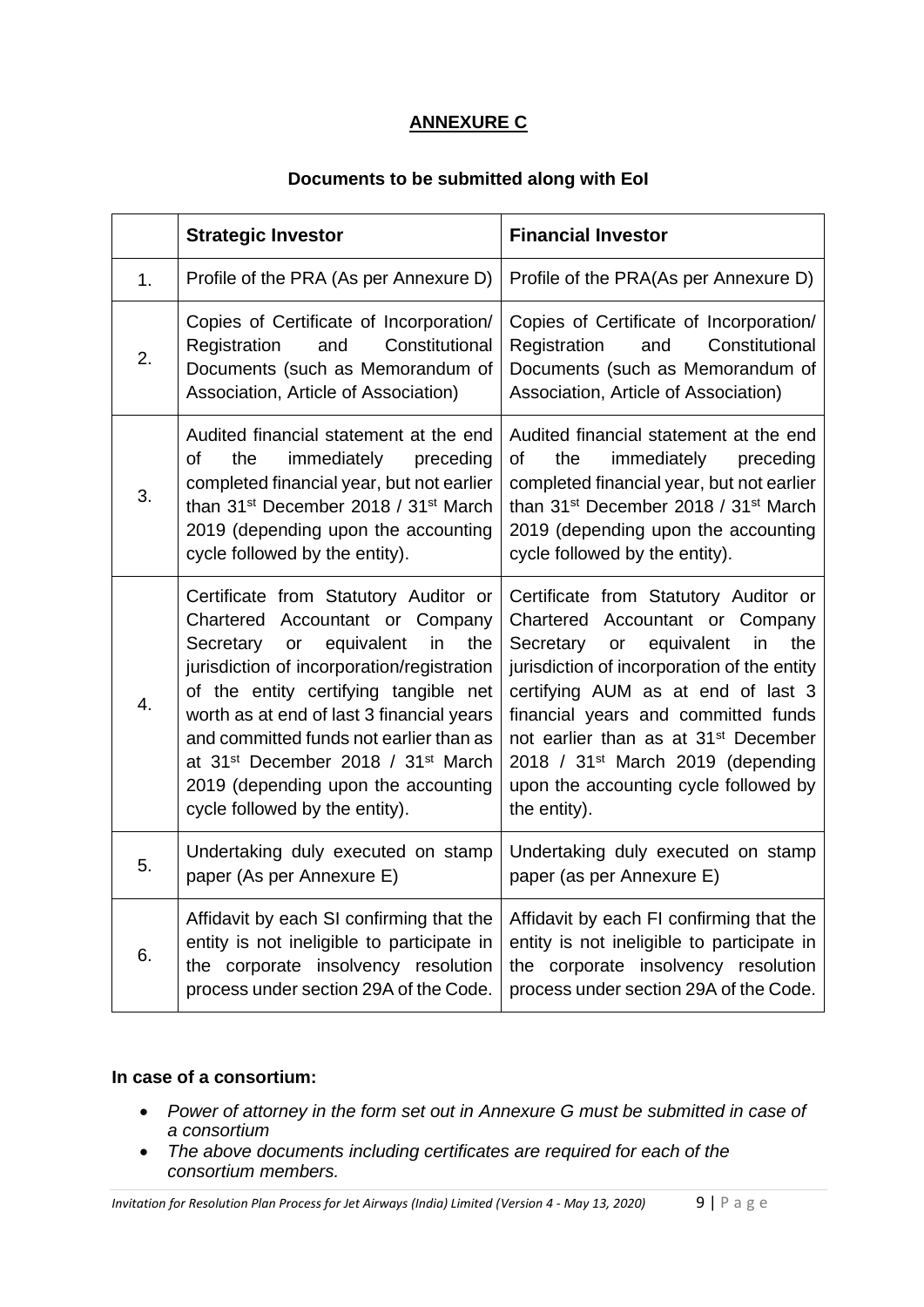## **Clarifications**

#### *1. How the weighted average for the net worth composition shall be derived in a scenario where the consortium is a mix of strategic investors and financial investors?*

As clarified in point 1 of Clause (ii) D of Annexure B above the consortium comprising a mix of Sis and FIs shall be testified either for SI members or FI members.

Given below are examples for illustrative purposes only –

i. Consortium comprises of 2 SI and 2 FI having following share in the consortium-

- a. SI1 40% (Lead Member) having Net worth of A
- b. SI2 20% having Net worth of B
- c. FI1 20% having AUM of C
- d. FI2 20% having AUM of D

**SI criteria** –

```
Net worth = (40%*A+ 20%*B) / (40%+20%)
```
**OR**

**FI criteria -**

**AUM = (20%\*C + 20%\*D) / (20%+20%)**

ii. Consortium comprises of 1 SI and 2 FI having following share in the consortium –

- a. SI1 30% having Net worth of A
- b. FI1 30% having AUM of B
- c. FI2 40% (Lead Member) having AUM of C

**SI criteria –**

**Net worth = (30%\*A) / (30%)**

**OR**

**FI criteria –**

**AUM = (40%\*C+ 30%\*B) / (40%+30%)**

#### *2. Whether individual PRA's who have submitted separate EoI's can subsequently submit one resolution plan as a consortium?*

This query may be raised at the stage when the request for resolution plan has been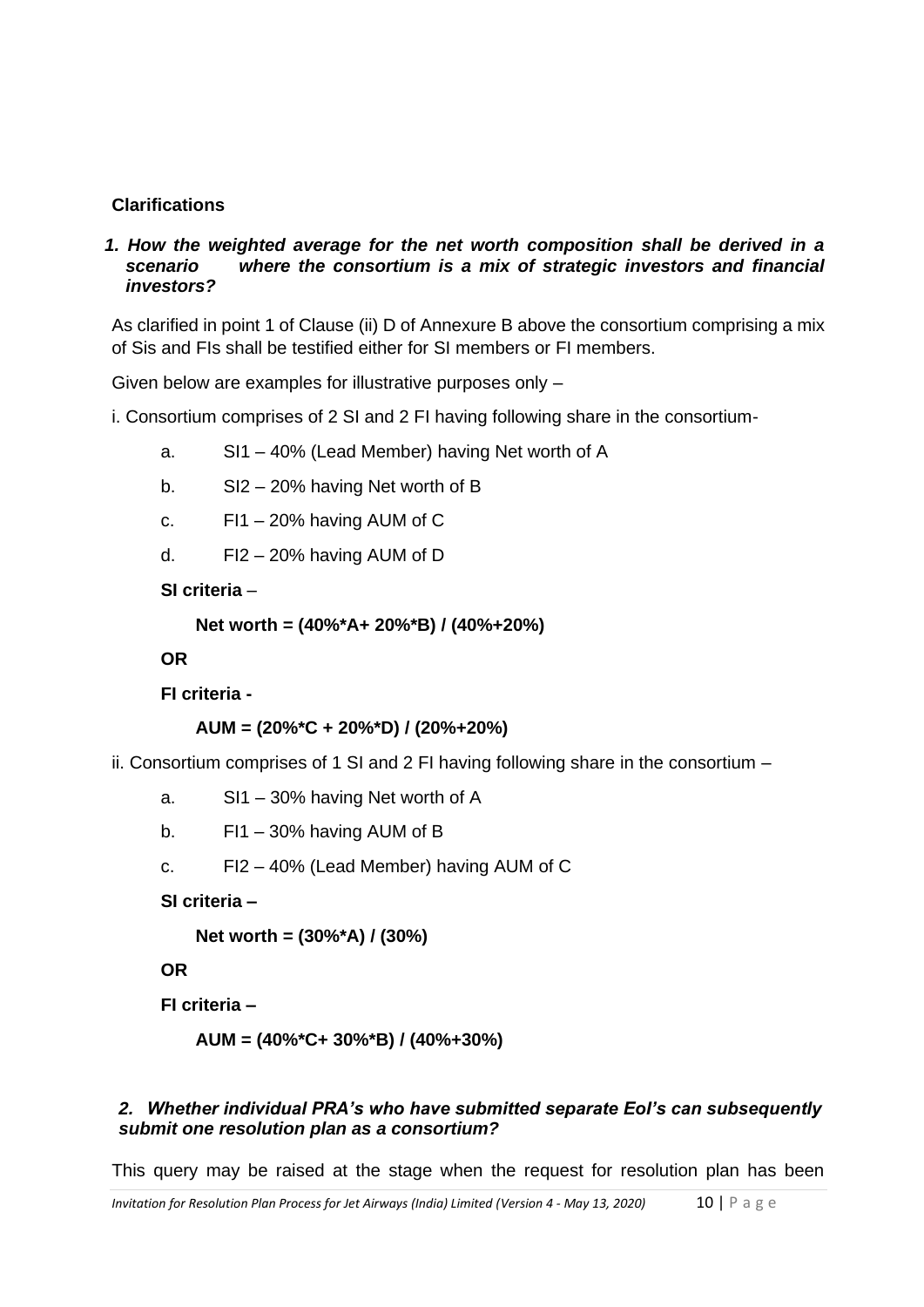released.

#### *3. In the event of any relaxation of the norms for foreign direct investment in civil aviation sector and the consortium members wish to restructure their equity participation in Jet, would RP during the pendency of CIRP consider the same?*

The RP will be bound to abide by applicable law at all times and it may not be feasible to give a response in anticipation of any change in policy.

#### *4. Introducing a new Special Purpose Vehicle after the submission of EoI. Please confirm whether this is permissible and whether the net worth of the SPV will be considered or that of the shareholders or members of such SPV?*

• This query may be raised at the stage when the request for resolution plan has been released.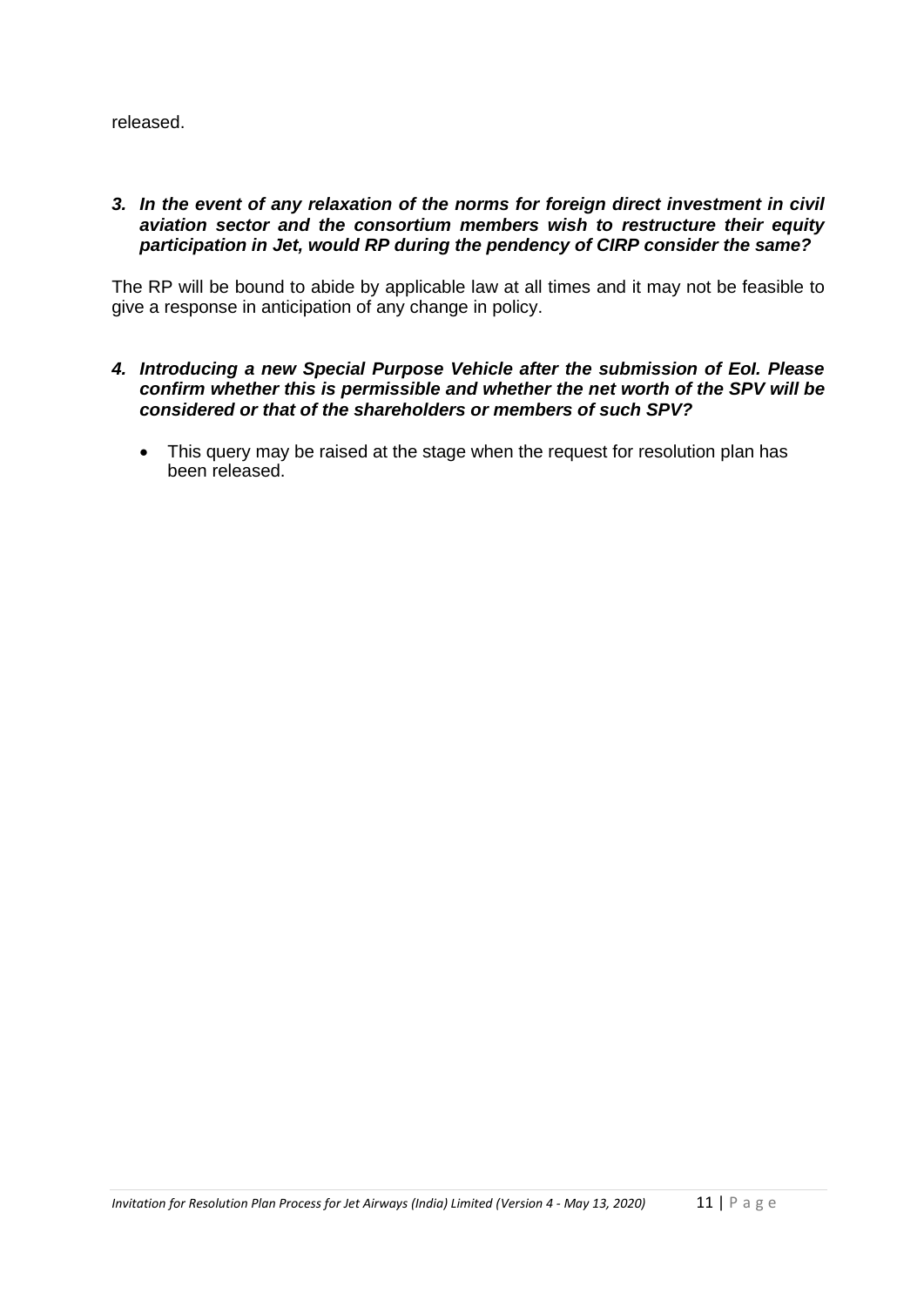## **ANNEXURE D**

### **Details of Potential Resolution Applicant**

*[Note: In case of consortium, the details set out below are to be provided for each of the members]*

#### **1. Name and address:**

- a. Name of the firm/ company/ organisation/partnership sole individual:
- b. Address:
- c. Telephone No:
- d. Fax:
- e. Email:
- **2. Date of Establishment/ Date of Birth (for sole individual):**
- **3. Core Area of Expertise:**

#### **4. Contact Person:**

- a. Name:
- b. Designation:
- c. Telephone No:
- d. Email:

### **5. Experience of the Company in the relevant sector.**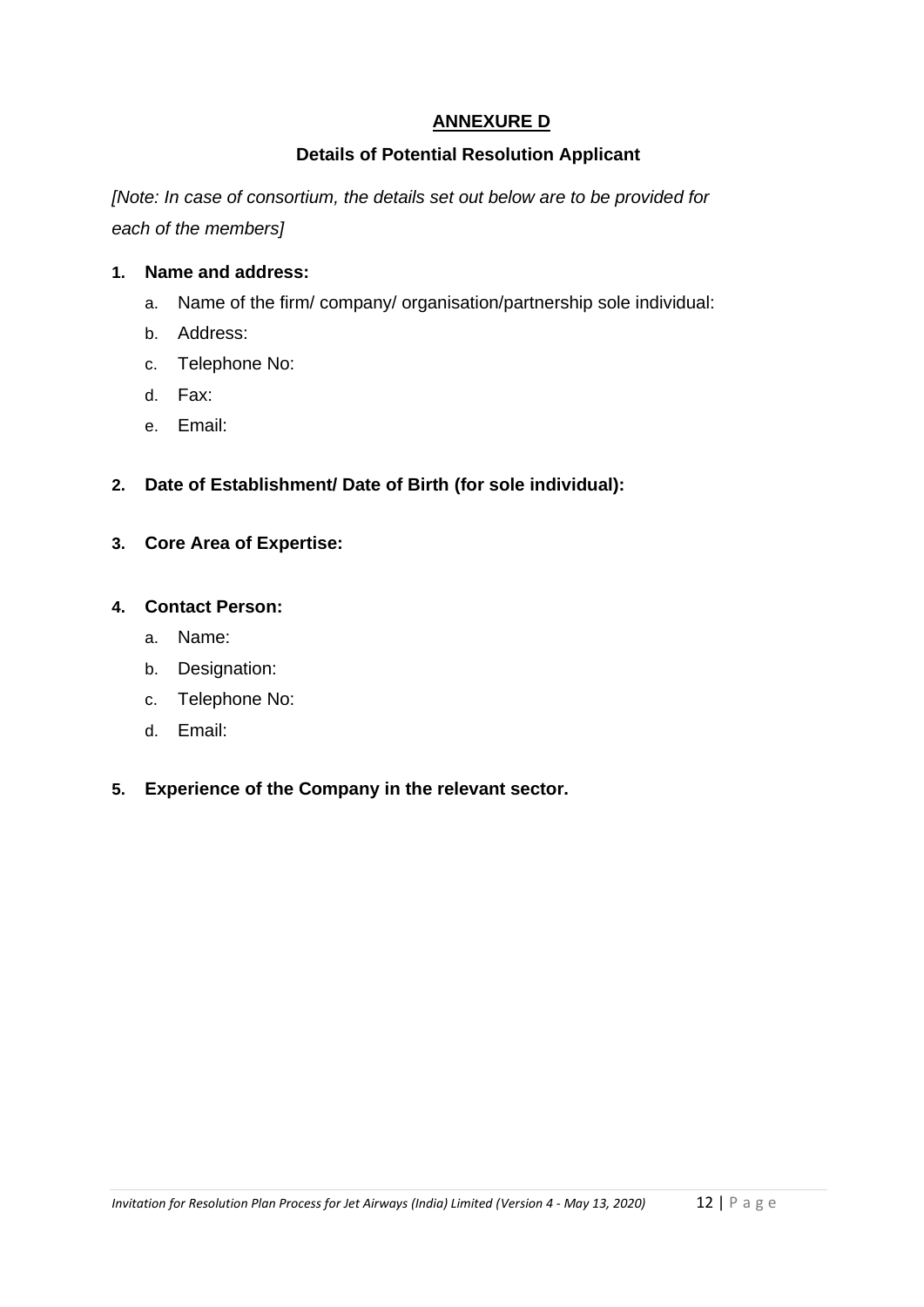## **ANNEXURE E**

## **UNDERTAKING BY RESOLUTION APPLICANT<sup>2</sup>**

To,

## **Ashish Chhawchharia**

Global One, 3rd floor, 252, LBS Marg, Kurla (West), Mumbai – 400 070

## (the "**Resolution Professional**")

Dear Sir,

- **Sub:** Resolution Applicant's undertaking in relation to the invitation for expression of interest ("**Invitation for EoI**") by the Resolution Professional published on May 13, 2020 pursuant to the Insolvency and Bankruptcy Code of 2016 ("**Code**") and the process prescribed thereunder ("**Resolution Process**")
- 1. We, [*Insert name of the Resolution Applicant*] ("**Resolution Applicant**"), refer to the Invitation for EoI and our expression of interest pursuant to the same dated [ ], [2019/2020] ("EoI") and provide our unconditional acceptance of the terms and conditions set out in Invitation for EoI as amended from time to time in accordance with the procedure set out under the Code. Further and in relation to the said invitation for EoI and the requirements as set out in the Code, the Resolution Applicant undertakes, agrees and acknowledges that the Resolution Applicant (collectively, the "Undertaking"):
	- (a) meets the criteria specified by the committee of creditors under clause (h) of sub- section (2) of Section 25 of the Code;
	- (b) is not ineligible to participate in the Resolution Process under the provisions of Section 29A of the Code;
	- (c) shall upon any potential or actual contravention of any of the provisions of the Code or the IBC IRP Regulations, including any ineligibility or disqualification under the Resolution Process, immediately intimate the Resolution Professional of the same;
	- (d) has submitted interest in the EoI and other requisite information strictly as per the format prescribed in the Invitation for EoI, without any deviations or conditions and without setting out any assumptions or notes qualifying the invitation for EoI;

*Invitation for Resolution Plan Process for Jet Airways (India) Limited (Version 4 - May 13, 2020)* 13 | P a g e <sup>2</sup> If the EoI is by a consortium, each member of the consortium must submit this undertaking.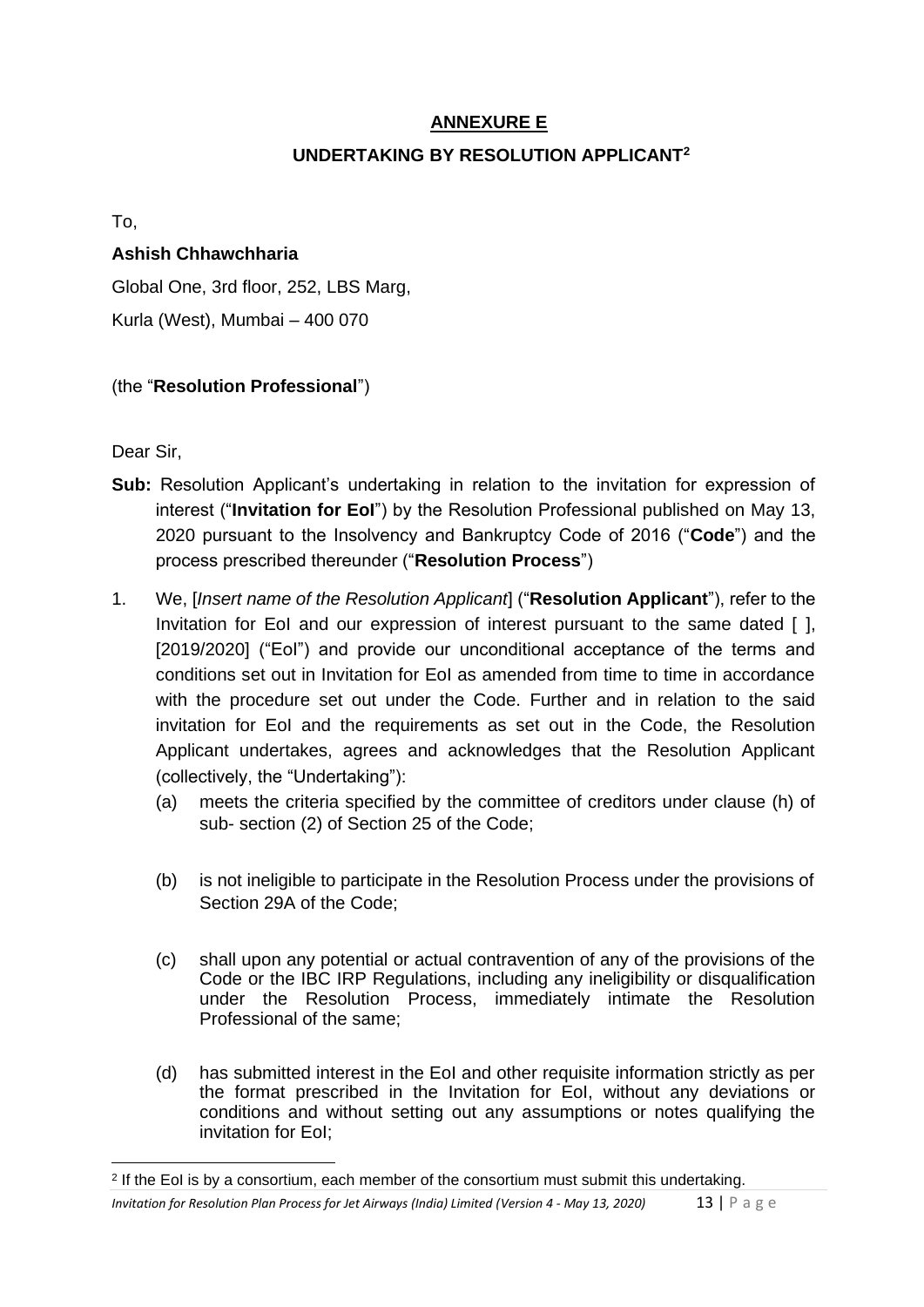- (e) has provided all information and data during this Resolution Process, in a manner that is true, correct, accurate and complete and no such information, data or statement provided by the Resolution Applicant is inaccurate or misleading in any manner; and
- (f) shall maintain confidentiality of the information received as a part of the Resolution Process and shall not use such information to cause any undue gain or undue loss to itself or any other person and shall comply with the requirements under sub-section (2) of Section 29 of the Code.
- 2. In addition to the undertaking set out under clause 1 (e) above, the Resolution Applicant confirms that all the confirmations, declarations and representations made in the EoI are valid as on the date of this Undertaking and acknowledge that the discovery of any false information or record at any time will render the Resolution Applicant ineligible under the Resolution Process and liable to forfeit any refundable deposit and attract penal action under the Code.

Thank you.

Yours sincerely,

**……………………………………..**

Rubber stamp/seal (if any) of the Resolution Applicant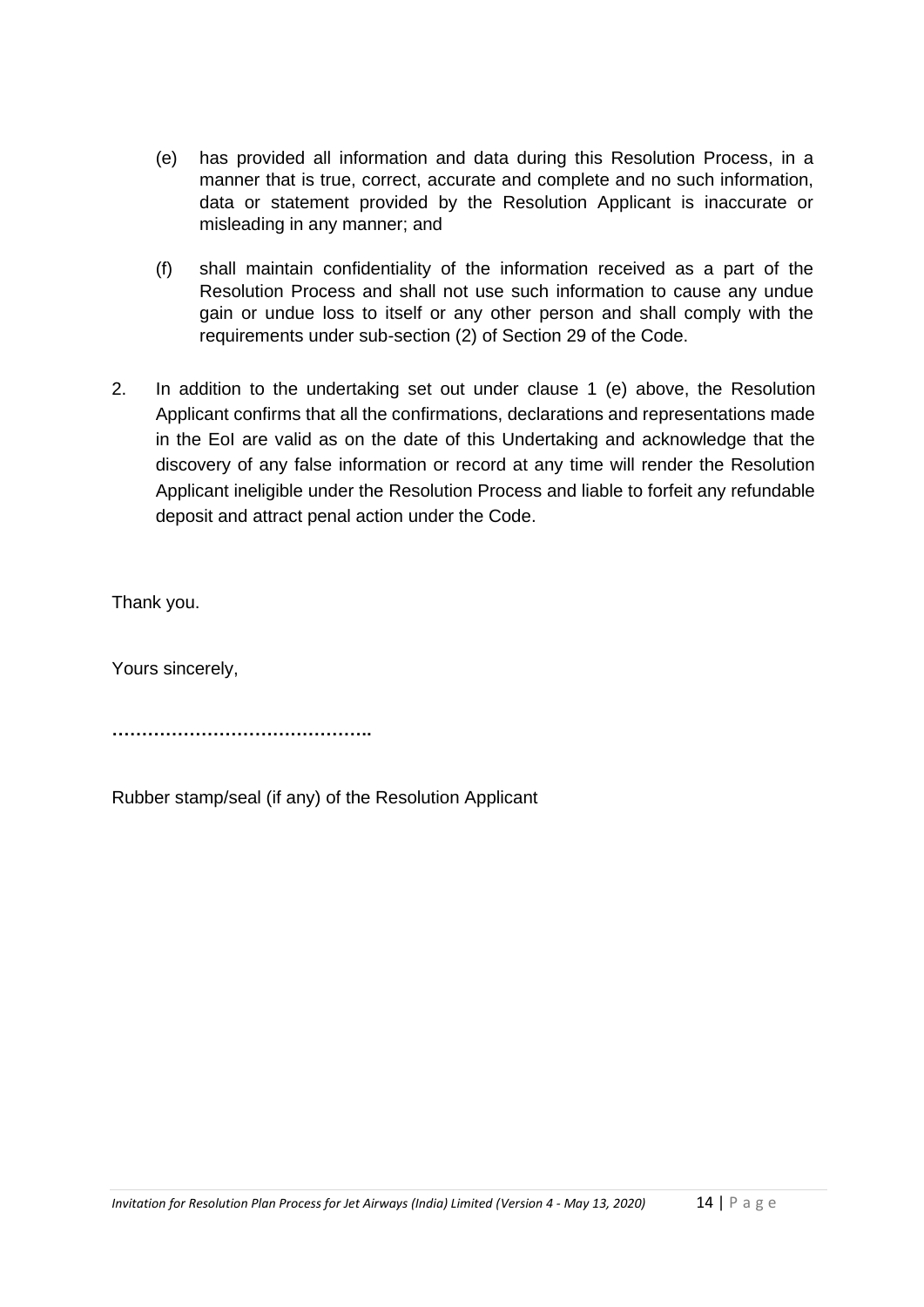## **ANNEXURE F**

## **Process and Guidelines on Virtual Data Room (VDR) access and Due Diligence**

- The Eligible PRAs will be provided access to the VDR for conducting their due diligence, once they are shortlisted as per the requirement of Regulation 36A(10).
- If the Eligible PRAs do not appear in the Final List, then the VDR access shall be withdrawn, without any prior intimation to the PRA.
- The PRAs need to provide details of email ids (maximum five email ids) to which the VDR access may be granted. Details for authorisation can be sent on RP.Jetairways@IN.GT.COM and [jal.rp@sbicaps.com](mailto:jal.rp@sbicaps.com) to the Resolution Professional.
- The PRAs will be given access to the information and documents related to the Corporate Debtor for a defined period. Presently, it is envisaged that the site inspections and due-diligence by the PRAs should be completed before July 06, 2020.
- The shortlisted prospective RAs can visit and inspect the assets/business locations/Office of the corporate debtor between 10am to 6pm from Monday to Saturday after confirming with the Resolution Professional and request for the same needs to be given via email RP.Jetairways@IN.GT.COM and [jal.rp@sbicaps.com](mailto:jal.rp@sbicaps.com) at least 48 hours in advance to the Resolution Professional.
- For site-visits, a maximum of 5 representatives of the prospective RAs are permitted on each visit. Further, all transportation / accommodation / lodging expenses and any other associated costs of due-diligence or inspection will be borne by the shortlisted prospective RAs.
- The information in this document and the VDR along with all other documents provided to the Prospective RAs has been collated for the preliminary reference of the recipients in making their own evaluation of the corporate debtor and does not purport to be accurate, comprehensive or complete. All information provided herein and/or disclosed pursuant to the terms hereof has been provided by the Corporate Debtor and has not been independently verified. All recipients should conduct their own diligence, investigation and analysis of the Corporate debtor and the data set forth in the VDR and otherwise provided. While the information has been prepared in good faith, no representation or warranty, express or implied, is or will be made and no responsibility or liability is or will be accepted by the Resolution Professional, its professional advisors, the Corporate debtor or by any of its officers, employees or agents and/or the Committee of Creditors in relation to the accuracy, fairness, authenticity or completeness of this document or any other written or oral information made available to any interested party or its advisers and any such liability is expressly disclaimed.
- All information regarding the past performance of the Corporate Debtor is not a guide for future performance. Forward-looking statements in this document/RFP or any other document in the VDR, if any, are not predictions and may be subject to change without notice. Actual results may differ materially from these forward-looking statements due to various factors. In so far as the information contained in the VDR includes current or historical information, the accuracy, authenticity, correctness, fairness, and completeness of such information cannot be guaranteed. This document has not been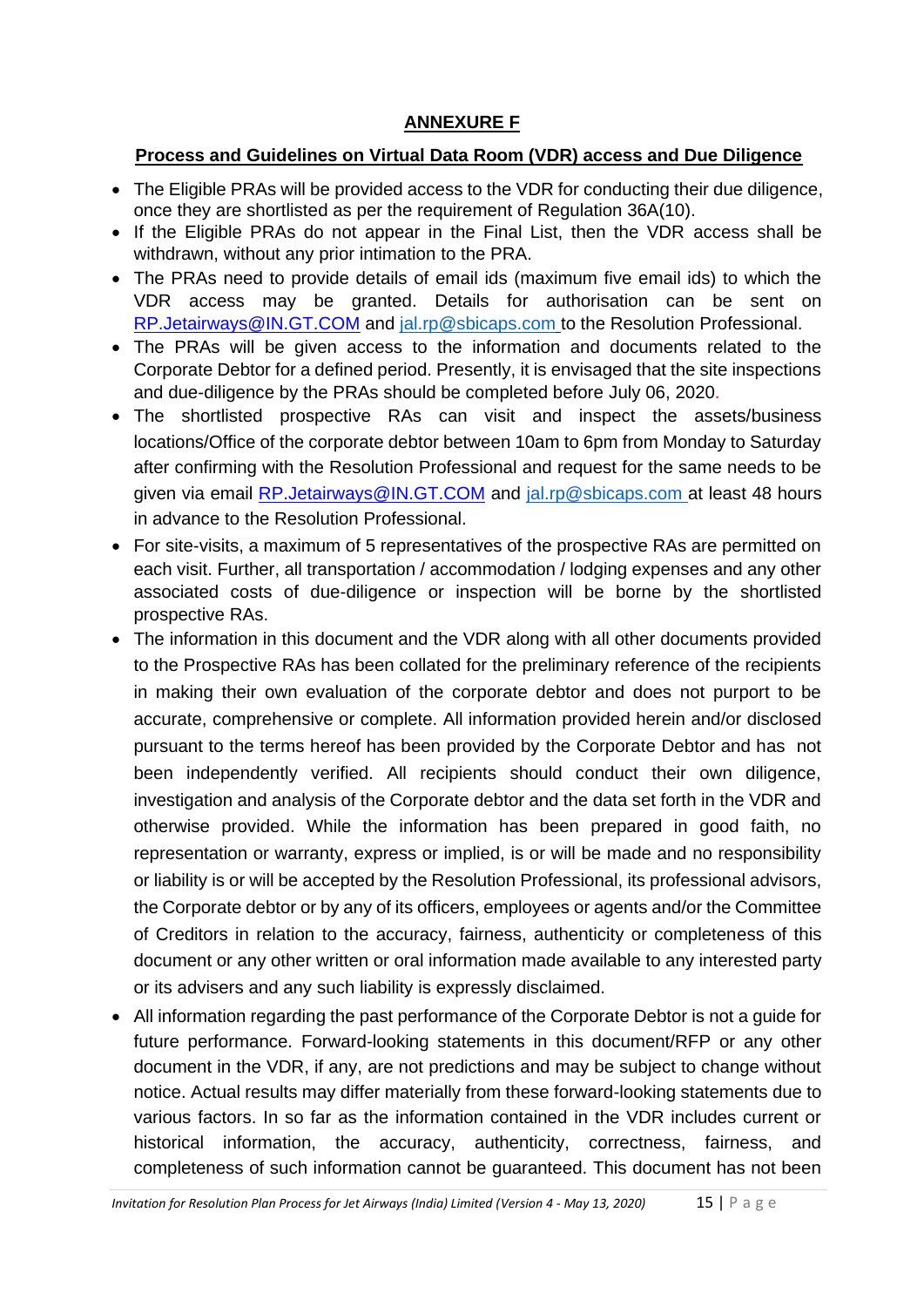approved and will or may not be reviewed or approved by any statutory or regulatory authority in India or by any stock exchange in India or any other jurisdiction. This document is not all inclusive and does not contain all of the information that the recipient may consider material for the purpose of the Proposed Transaction.

• The recipient acknowledges that it will be solely responsible for its own assessment of the market and the market position of the corporate debtor and that it will conduct its own analysis and be solely responsible for forming its own view of the potential future performance of the business of the corporate debtor.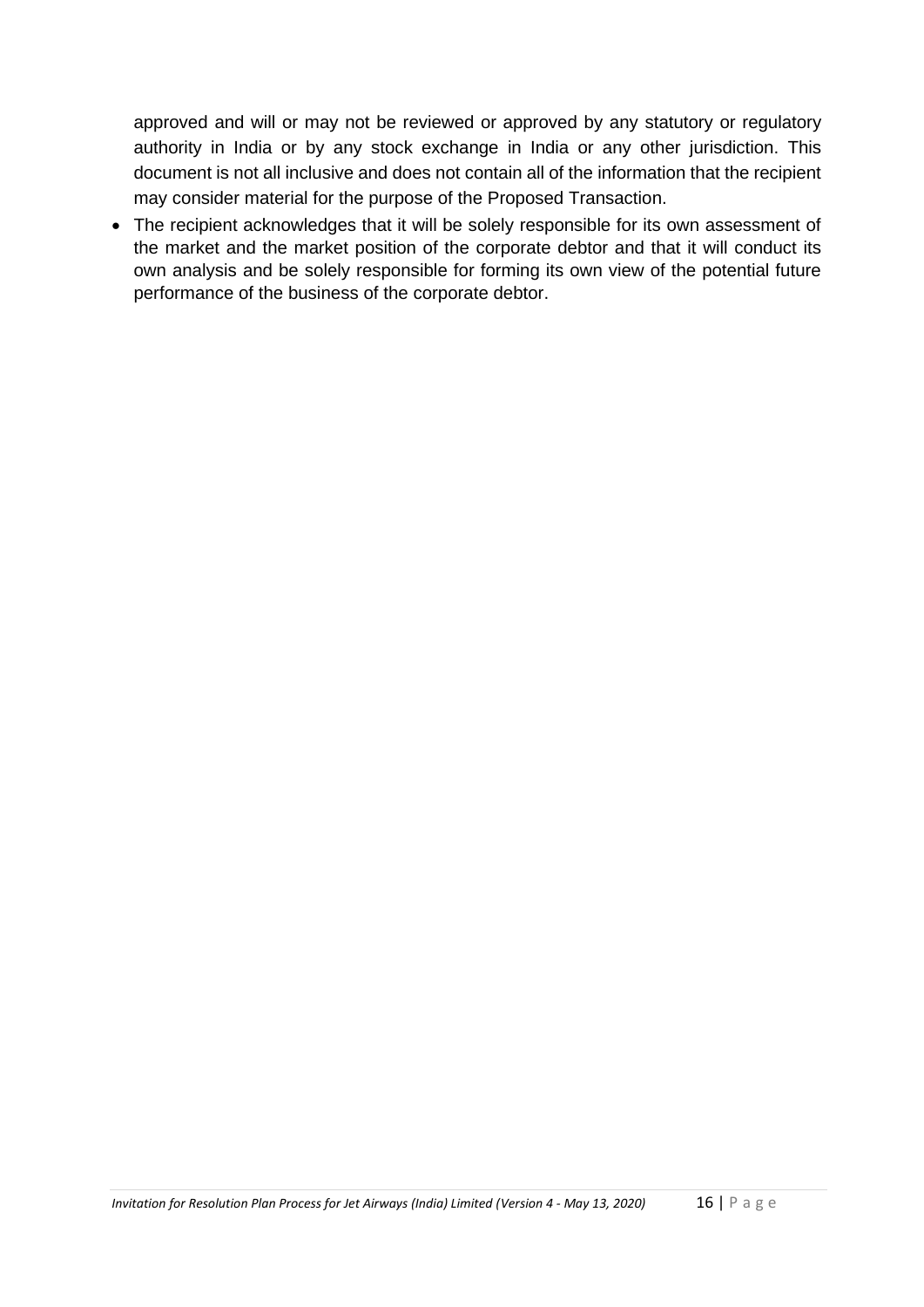## **ANNEXURE G**

#### **POWER OF ATTORNEY FOR NOMINATION OF LEAD CONSORTIUM MEMBER**

(Note: To be on non-judicial stamp paper of appropriate value as per applicable law relevant to place of execution. Where the entity providing Power of Attorney is in jurisdictions outside India, kindly provide appropriate opinion on enforceability in India, and the relevant jurisdictions.)

Whereas, …………………………, …………………………, and ……………………..., (collectively the "Consortium") being Members of the Consortium are interested submitting an Expressions of Interest ("EoI") for the submission of resolution plan under corporate insolvency resolution process ("CIRP") for Jet Airways (India) Ltd. (the "Corporate Debtor"); and

Whereas, it is necessary for the Members of the Consortium to designate one of entities as the Lead Consortium Member with all necessary power and authority to do for and on behalf of the Consortium, all acts, deeds and things as may be necessary in connection with or incidental to the submission of EoI for the submission of resolution plan under CIRP for the Corporate Debtor.

Know all persons by these presents, We M/s …………………... having our registered office at ………………………, M/s.………………………, having our registered office at ………………………,M/s. …………………….., having our registered office at …………………….., and M/s…………………….., having our registered office at …………………….., (hereinafter collectively referred to as the "Consortium Members") do hereby irrevocably designate, nominate, constitute, appoint and authorize [M/s] ………………………………………………… having its registered office at ……………………., being one of the members of the consortium as the Lead Consortium Members and true and lawful attorney of the consortium (hereinafter referred to as the "Attorney") and hereby irrevocably authorise the Attorney to do on our behalf and on behalf of the consortium, all or any of such acts, deeds or things as may be necessary in connection with or incidental to the submission of the EoI and participation in the CIRP of the Corporate Debtor or any other document as may be required under or pursuant to the EoI, including but not limited to signing and submission of the EoI and all other documents in relation to EoI including but not limited to undertakings, letters, certificates, acceptances, clarification, or any other deeds or documents that the resolution professional may require and generally to represent the Consortium in its dealings with the resolution professional and the committee of creditors or any person, in all matters in connection with or relating to or arising out of the EoI or the CIRP.

We hereby ratify all acts, deeds and things done or to be done by our said attorney pursuant to this Power of Attorney and that all acts, deeds and things done by our aforesaid Attorney shall be binding on us and shall always be deemed to have been done by us.

All the terms used herein but not defined shall have the meaning ascribed to such terms under the Expression of Interest.

In witness where of we the Members of the Consortium above named have executed this power of attorney on this …………………. Day of ………. [2019/2020].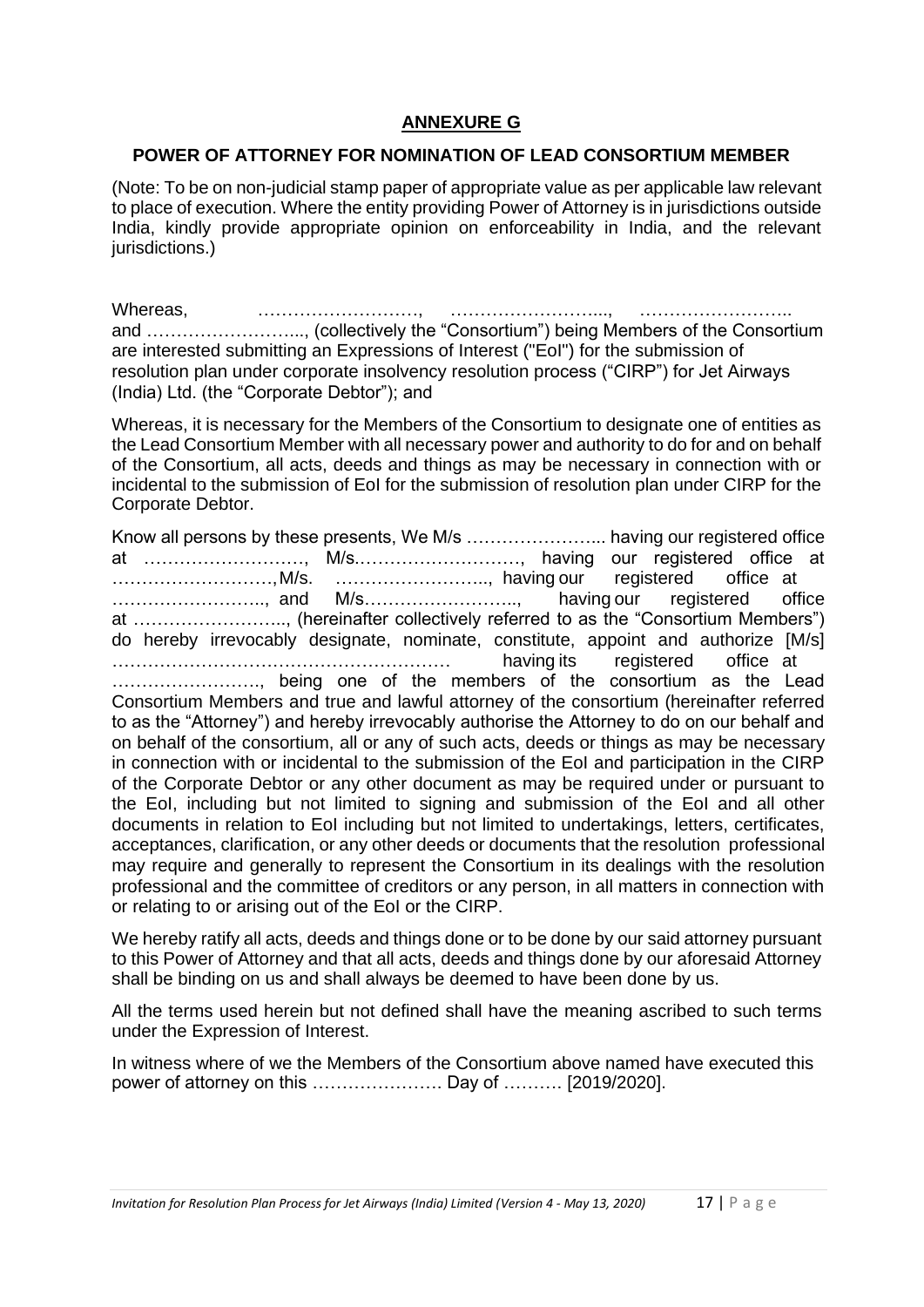Signed by the within named

[Insert the name of the executant entity]

through the hand of

………………………………………………………

(Name, designation and address of the executant)

Duly authorised by the board of [insert name of the executant entity] to issue such Power of Attorney

Dated this ………………………… day of ………

Accepted

……………………………………

Signature of Attorney

(Name, designation and address of the Attorney)

……………………………………

Signature and stamp of Notary of the place of execution or such other requirements as may be relevant in the jurisdiction of incorporation of the entity.

#### Attested

(Common seal of ……………… has been affixed in my/our presence pursuant to Board of Director's Resolution dated……passed by the board of the entity providing power of attorney.)

#### WITNESS:

1. ……………………………………………….

(Signature) Name …………………………………. Designation...........…………………..

2. ……………………………………………….

(Signature)

Name ………………………………….

Designation...........…………………..

(To be executed and signed by all the Members of the Consortium)